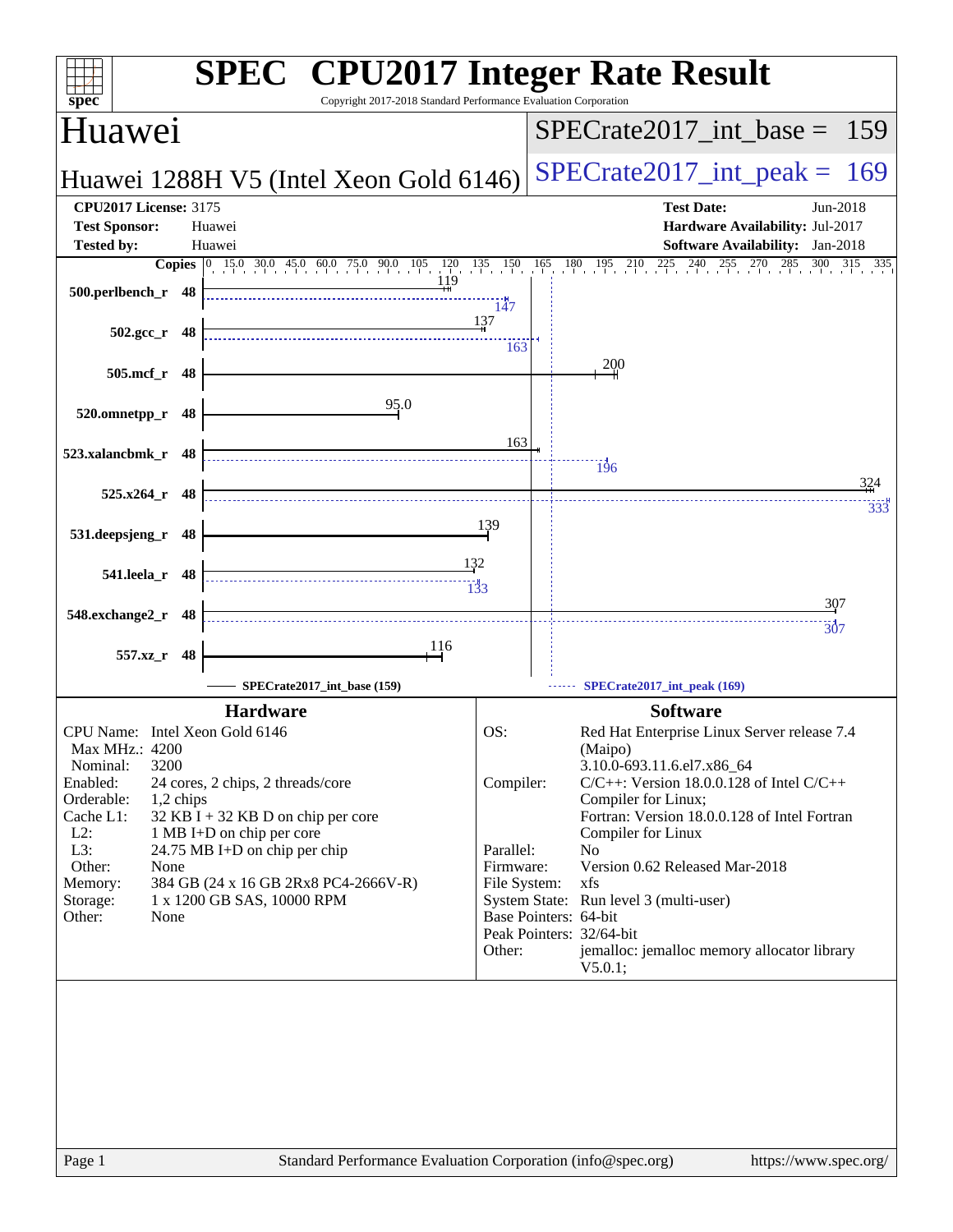

Copyright 2017-2018 Standard Performance Evaluation Corporation

## Huawei

## [SPECrate2017\\_int\\_base =](http://www.spec.org/auto/cpu2017/Docs/result-fields.html#SPECrate2017intbase) 159

Huawei 1288H V5 (Intel Xeon Gold  $6146$ ) [SPECrate2017\\_int\\_peak =](http://www.spec.org/auto/cpu2017/Docs/result-fields.html#SPECrate2017intpeak) 169

**[CPU2017 License:](http://www.spec.org/auto/cpu2017/Docs/result-fields.html#CPU2017License)** 3175 **[Test Date:](http://www.spec.org/auto/cpu2017/Docs/result-fields.html#TestDate)** Jun-2018 **[Test Sponsor:](http://www.spec.org/auto/cpu2017/Docs/result-fields.html#TestSponsor)** Huawei **[Hardware Availability:](http://www.spec.org/auto/cpu2017/Docs/result-fields.html#HardwareAvailability)** Jul-2017 **[Tested by:](http://www.spec.org/auto/cpu2017/Docs/result-fields.html#Testedby)** Huawei **[Software Availability:](http://www.spec.org/auto/cpu2017/Docs/result-fields.html#SoftwareAvailability)** Jan-2018

### **[Results Table](http://www.spec.org/auto/cpu2017/Docs/result-fields.html#ResultsTable)**

|                                  | <b>Base</b>   |                |       |                |              | <b>Peak</b>    |              |               |                |              |                |              |                |              |
|----------------------------------|---------------|----------------|-------|----------------|--------------|----------------|--------------|---------------|----------------|--------------|----------------|--------------|----------------|--------------|
| <b>Benchmark</b>                 | <b>Copies</b> | <b>Seconds</b> | Ratio | <b>Seconds</b> | <b>Ratio</b> | <b>Seconds</b> | <b>Ratio</b> | <b>Copies</b> | <b>Seconds</b> | <b>Ratio</b> | <b>Seconds</b> | <b>Ratio</b> | <b>Seconds</b> | <b>Ratio</b> |
| $500.$ perlbench_r               | 48            | 643            | 119   | 636            | 120          | 653            | 117          | 48            | 516            | 148          | 521            | 147          | 521            | 147          |
| $502.\text{gcc}_{r}$             | 48            | 497            | 137   | 498            | 137          | 503            | 135          | 48            | 417            | 163          | 418            | 163          | 418            | 163          |
| $505$ .mcf r                     | 48            | 389            | 200   | 386            | 201          | 408            | 190          | 48            | <u>389</u>     | <b>200</b>   | 386            | 201          | 408            | 190          |
| 520.omnetpp_r                    | 48            | 663            | 95.0  | 665            | 94.7         | 663            | 95.0         | 48            | 663            | 95.0         | 665            | 94.7         | 663            | 95.0         |
| 523.xalancbmk r                  | 48            | 311            | 163   | 312            | 163          | 312            | 163          | 48            | 259            | 196          | 258            | 196          | 258            | 196          |
| 525.x264 r                       | 48            | 259            | 324   | 258            | 325          | 261            | 322          | 48            | 252            | 333          | 252            | 333          | 253            | 332          |
| 531.deepsjeng_r                  | 48            | 397            | 139   | 397            | 139          | 398            | 138          | 48            | 397            | 139          | 397            | 139          | 398            | 138          |
| 541.leela r                      | 48            | 605            | 131   | 604            | 132          | 604            | 132          | 48            | 596            | 133          | 592            | 134          | 597            | 133          |
| 548.exchange2_r                  | 48            | 409            | 307   | 409            | 307          | 410            | 307          | 48            | 409            | 307          | 410            | 307          | 410            | 307          |
| 557.xz r                         | 48            | 447            | 116   | 448            | <b>116</b>   | 478            | 108          | 48            | 447            | 116          | 448            | <b>116</b>   | 478            | 108          |
| $SPECrate2017$ int base =<br>159 |               |                |       |                |              |                |              |               |                |              |                |              |                |              |

**[SPECrate2017\\_int\\_peak =](http://www.spec.org/auto/cpu2017/Docs/result-fields.html#SPECrate2017intpeak) 169**

Results appear in the [order in which they were run.](http://www.spec.org/auto/cpu2017/Docs/result-fields.html#RunOrder) Bold underlined text [indicates a median measurement.](http://www.spec.org/auto/cpu2017/Docs/result-fields.html#Median)

#### **[Submit Notes](http://www.spec.org/auto/cpu2017/Docs/result-fields.html#SubmitNotes)**

 The numactl mechanism was used to bind copies to processors. The config file option 'submit' was used to generate numactl commands to bind each copy to a specific processor. For details, please see the config file.

### **[Operating System Notes](http://www.spec.org/auto/cpu2017/Docs/result-fields.html#OperatingSystemNotes)**

Stack size set to unlimited using "ulimit -s unlimited"

### **[General Notes](http://www.spec.org/auto/cpu2017/Docs/result-fields.html#GeneralNotes)**

Environment variables set by runcpu before the start of the run: LD\_LIBRARY\_PATH = "/spec2017/lib/ia32:/spec2017/lib/intel64:/spec2017/je5.0.1-32:/spec2017/je5.0.1-64"

 Binaries compiled on a system with 1x Intel Core i7-4790 CPU + 32GB RAM memory using Redhat Enterprise Linux 7.4 Transparent Huge Pages enabled by default Prior to runcpu invocation Filesystem page cache synced and cleared with: sync; echo 3> /proc/sys/vm/drop\_caches runcpu command invoked through numactl i.e.: numactl --interleave=all runcpu <etc> jemalloc: configured and built at default for 32bit (i686) and 64bit (x86\_64) targets; jemalloc: built with the RedHat Enterprise 7.4, and the system compiler gcc 4.8.5; jemalloc: sources available from jemalloc.net or <https://github.com/jemalloc/jemalloc/releases>

**(Continued on next page)**

| Page 2 | Standard Performance Evaluation Corporation (info@spec.org) | https://www.spec.org/ |
|--------|-------------------------------------------------------------|-----------------------|
|        |                                                             |                       |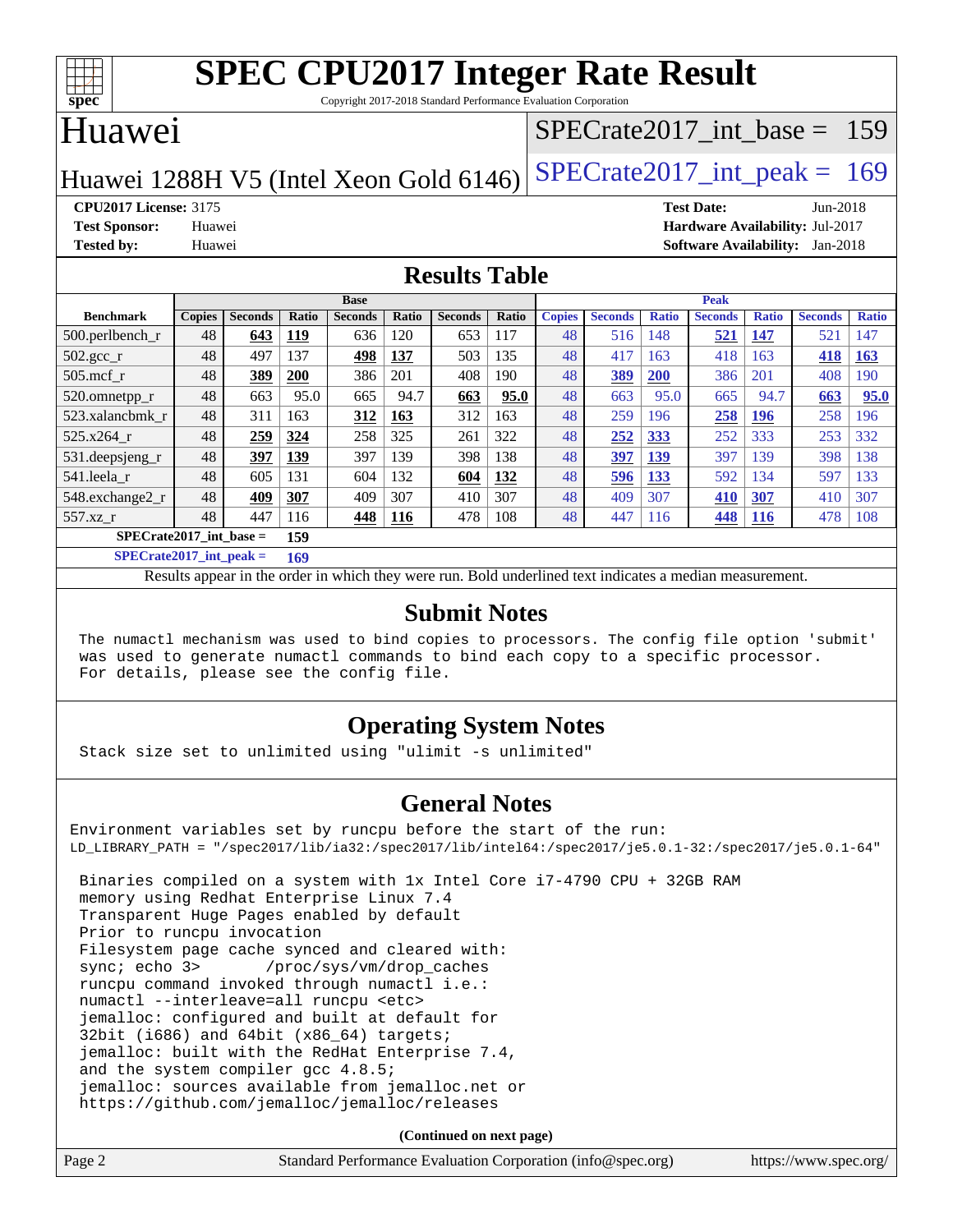

Copyright 2017-2018 Standard Performance Evaluation Corporation

## Huawei

[SPECrate2017\\_int\\_base =](http://www.spec.org/auto/cpu2017/Docs/result-fields.html#SPECrate2017intbase) 159

## Huawei 1288H V5 (Intel Xeon Gold  $6146$ ) [SPECrate2017\\_int\\_peak =](http://www.spec.org/auto/cpu2017/Docs/result-fields.html#SPECrate2017intpeak) 169

**[Tested by:](http://www.spec.org/auto/cpu2017/Docs/result-fields.html#Testedby)** Huawei **[Software Availability:](http://www.spec.org/auto/cpu2017/Docs/result-fields.html#SoftwareAvailability)** Jan-2018

**[CPU2017 License:](http://www.spec.org/auto/cpu2017/Docs/result-fields.html#CPU2017License)** 3175 **[Test Date:](http://www.spec.org/auto/cpu2017/Docs/result-fields.html#TestDate)** Jun-2018 **[Test Sponsor:](http://www.spec.org/auto/cpu2017/Docs/result-fields.html#TestSponsor)** Huawei **[Hardware Availability:](http://www.spec.org/auto/cpu2017/Docs/result-fields.html#HardwareAvailability)** Jul-2017

#### **[General Notes \(Continued\)](http://www.spec.org/auto/cpu2017/Docs/result-fields.html#GeneralNotes)**

 Yes: The test sponsor attests, as of date of publication, that CVE-2017-5754 (Meltdown) is mitigated in the system as tested and documented. Yes: The test sponsor attests, as of date of publication, that CVE-2017-5753 (Spectre variant 1) is mitigated in the system as tested and documented. Yes: The test sponsor attests, as of date of publication, that CVE-2017-5715 (Spectre variant 2) is mitigated in the system as tested and documented.

#### **[Platform Notes](http://www.spec.org/auto/cpu2017/Docs/result-fields.html#PlatformNotes)**

Page 3 Standard Performance Evaluation Corporation [\(info@spec.org\)](mailto:info@spec.org) <https://www.spec.org/> BIOS configuration: Power Policy Set to Performance SNC Set to Enabled IMC Interleaving Set to 1-way Interleave XPT Prefetch Set to Enabled Sysinfo program /spec2017/bin/sysinfo Rev: r5797 of 2017-06-14 96c45e4568ad54c135fd618bcc091c0f running on localhost.localdomain Thu Jun 21 21:31:49 2018 SUT (System Under Test) info as seen by some common utilities. For more information on this section, see <https://www.spec.org/cpu2017/Docs/config.html#sysinfo> From /proc/cpuinfo model name : Intel(R) Xeon(R) Gold 6146 CPU @ 3.20GHz 2 "physical id"s (chips) 48 "processors" cores, siblings (Caution: counting these is hw and system dependent. The following excerpts from /proc/cpuinfo might not be reliable. Use with caution.) cpu cores : 12 siblings : 24 physical 0: cores 0 1 2 3 4 9 10 16 18 19 25 26 physical 1: cores 0 1 2 3 8 9 10 11 18 19 24 27 From lscpu: Architecture: x86\_64 CPU op-mode(s): 32-bit, 64-bit Byte Order: Little Endian  $CPU(s):$  48 On-line CPU(s) list: 0-47 Thread(s) per core: 2 Core(s) per socket: 12 Socket(s): 2 NUMA node(s): 4 Vendor ID: GenuineIntel CPU family: 6 Model: 85 **(Continued on next page)**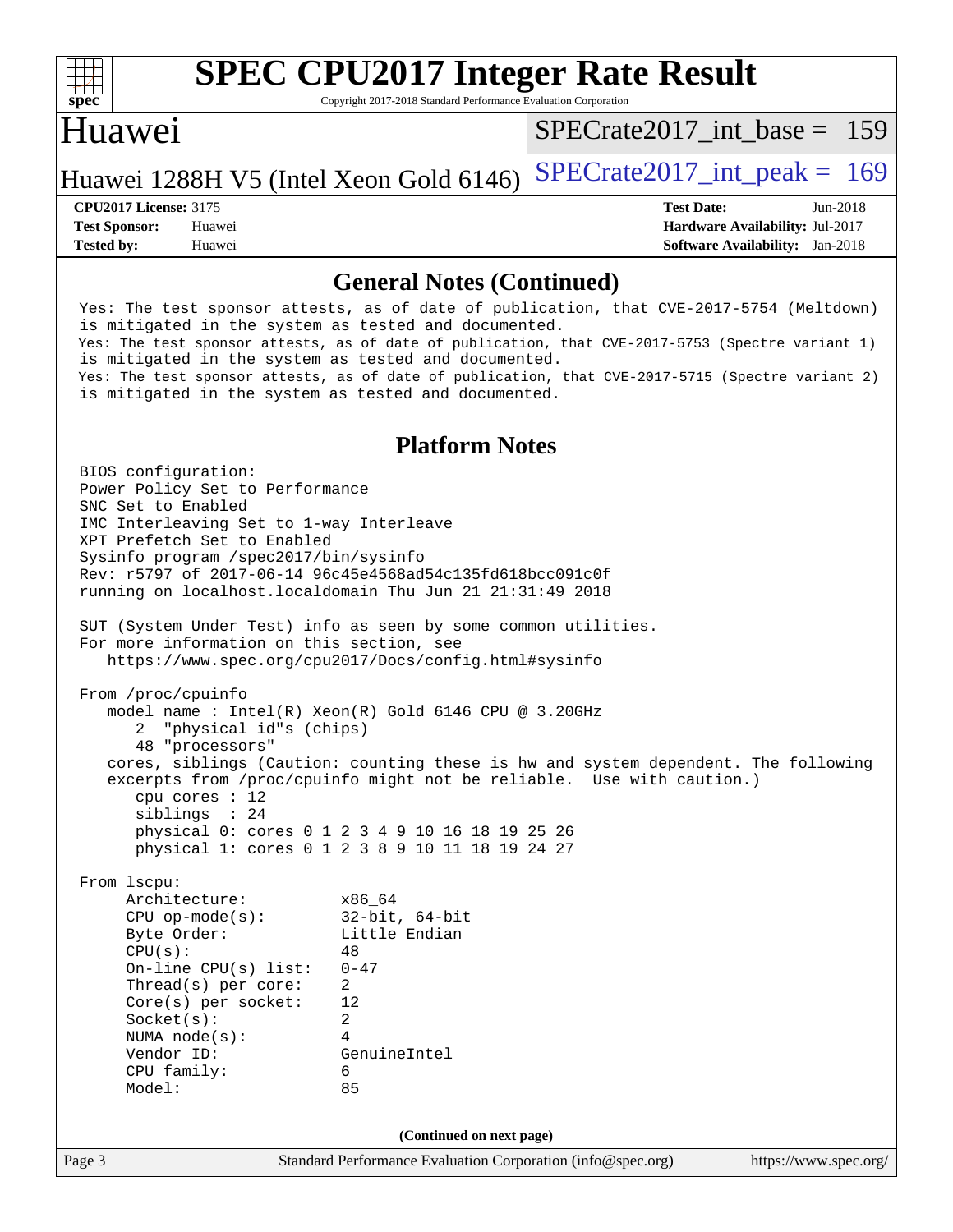

Copyright 2017-2018 Standard Performance Evaluation Corporation

# Huawei

[SPECrate2017\\_int\\_base =](http://www.spec.org/auto/cpu2017/Docs/result-fields.html#SPECrate2017intbase) 159

Huawei 1288H V5 (Intel Xeon Gold 6146) SPECrate 2017\_int\_peak = 169

**[CPU2017 License:](http://www.spec.org/auto/cpu2017/Docs/result-fields.html#CPU2017License)** 3175 **[Test Date:](http://www.spec.org/auto/cpu2017/Docs/result-fields.html#TestDate)** Jun-2018 **[Test Sponsor:](http://www.spec.org/auto/cpu2017/Docs/result-fields.html#TestSponsor)** Huawei **[Hardware Availability:](http://www.spec.org/auto/cpu2017/Docs/result-fields.html#HardwareAvailability)** Jul-2017 **[Tested by:](http://www.spec.org/auto/cpu2017/Docs/result-fields.html#Testedby)** Huawei **[Software Availability:](http://www.spec.org/auto/cpu2017/Docs/result-fields.html#SoftwareAvailability)** Jan-2018

#### **[Platform Notes \(Continued\)](http://www.spec.org/auto/cpu2017/Docs/result-fields.html#PlatformNotes)**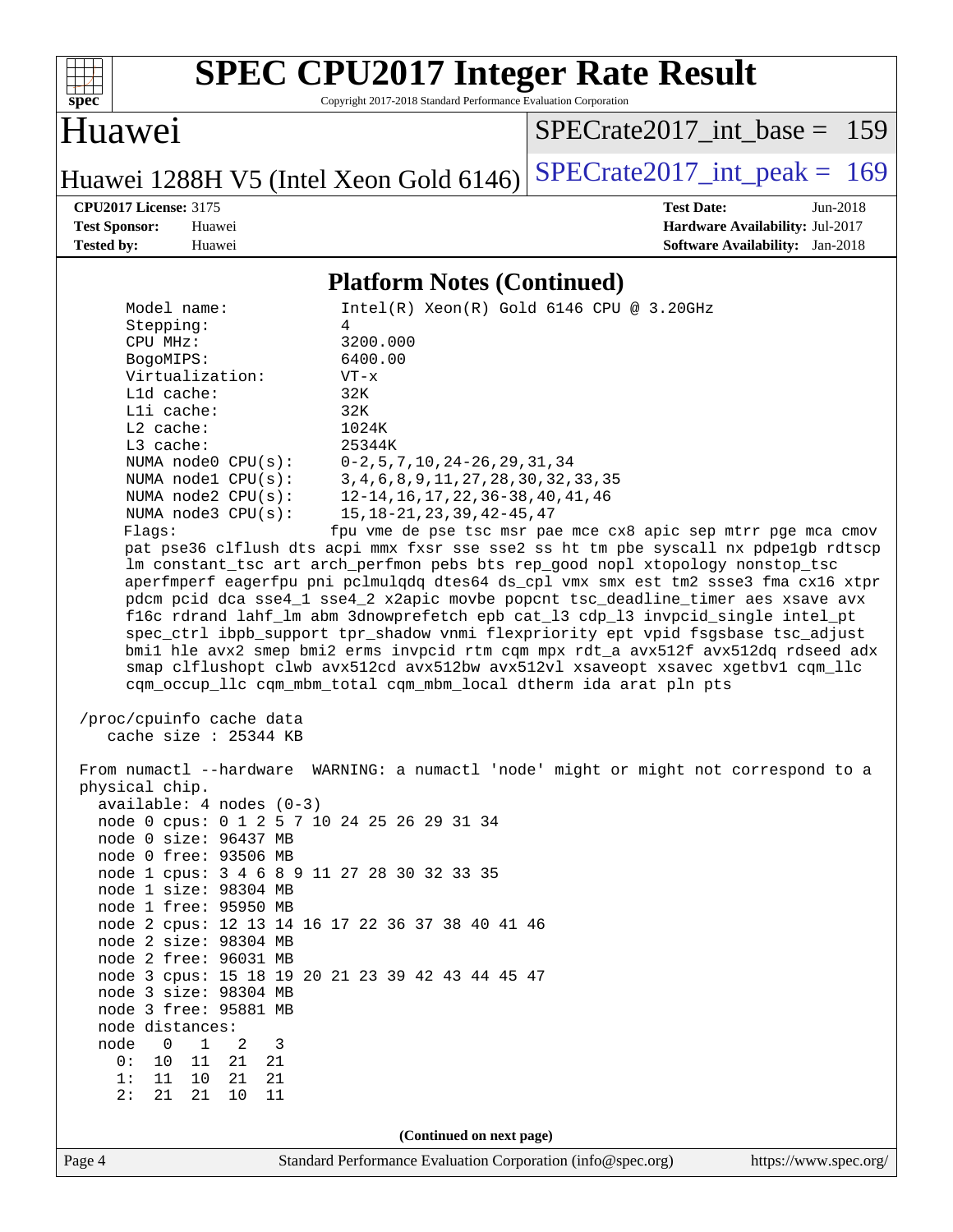| <b>SPEC CPU2017 Integer Rate Result</b><br>Copyright 2017-2018 Standard Performance Evaluation Corporation<br>spec <sup>®</sup>                                                                                                                                                                                                                                                                                                                                                                                                                                                                                                                                                                                                                                                                                        |                                                                                                            |
|------------------------------------------------------------------------------------------------------------------------------------------------------------------------------------------------------------------------------------------------------------------------------------------------------------------------------------------------------------------------------------------------------------------------------------------------------------------------------------------------------------------------------------------------------------------------------------------------------------------------------------------------------------------------------------------------------------------------------------------------------------------------------------------------------------------------|------------------------------------------------------------------------------------------------------------|
| Huawe <sub>1</sub>                                                                                                                                                                                                                                                                                                                                                                                                                                                                                                                                                                                                                                                                                                                                                                                                     | $SPECrate2017$ int base = 159                                                                              |
| Huawei 1288H V5 (Intel Xeon Gold 6146)                                                                                                                                                                                                                                                                                                                                                                                                                                                                                                                                                                                                                                                                                                                                                                                 | $SPECrate2017\_int\_peak = 169$                                                                            |
| <b>CPU2017 License: 3175</b><br><b>Test Sponsor:</b><br>Huawei<br><b>Tested by:</b><br>Huawei                                                                                                                                                                                                                                                                                                                                                                                                                                                                                                                                                                                                                                                                                                                          | <b>Test Date:</b><br>Jun-2018<br>Hardware Availability: Jul-2017<br><b>Software Availability:</b> Jan-2018 |
| <b>Platform Notes (Continued)</b>                                                                                                                                                                                                                                                                                                                                                                                                                                                                                                                                                                                                                                                                                                                                                                                      |                                                                                                            |
| 3:<br>21 21 11 10                                                                                                                                                                                                                                                                                                                                                                                                                                                                                                                                                                                                                                                                                                                                                                                                      |                                                                                                            |
| From /proc/meminfo<br>MemTotal:<br>394174208 kB<br>HugePages_Total:<br>0<br>Hugepagesize:<br>2048 kB                                                                                                                                                                                                                                                                                                                                                                                                                                                                                                                                                                                                                                                                                                                   |                                                                                                            |
| From /etc/*release* /etc/*version*<br>os-release:<br>NAME="Red Hat Enterprise Linux Server"<br>VERSION="7.4 (Maipo)"<br>ID="rhel"<br>ID LIKE="fedora"<br>VARIANT="Server"<br>VARIANT ID="server"<br>VERSION_ID="7.4"<br>PRETTY_NAME="Red Hat Enterprise Linux Server 7.4 (Maipo)"<br>redhat-release: Red Hat Enterprise Linux Server release 7.4 (Maipo)<br>system-release: Red Hat Enterprise Linux Server release 7.4 (Maipo)<br>system-release-cpe: cpe:/o:redhat:enterprise_linux:7.4:ga:server<br>uname $-a$ :<br>Linux localhost.localdomain 3.10.0-693.11.6.el7.x86_64 #1 SMP Thu Dec 28 14:23:39 EST<br>2017 x86_64 x86_64 x86_64 GNU/Linux<br>run-level 3 Jun 21 21:16<br>SPEC is set to: /spec2017<br>Filesystem<br>Size Used Avail Use% Mounted on<br>Type<br>/dev/mapper/rhel-root xfs<br>1.8T<br>37G 1.7T | $3\frac{6}{9}$ /                                                                                           |
| Additional information from dmidecode follows. WARNING: Use caution when you interpret<br>this section. The 'dmidecode' program reads system data which is "intended to allow<br>hardware to be accurately determined", but the intent may not be met, as there are<br>frequent changes to hardware, firmware, and the "DMTF SMBIOS" standard.<br>BIOS INSYDE Corp. 0.62 03/26/2018<br>Memory:<br>24x Samsung M393A2K43BB1-CTD 16 GB 2 rank 2666<br>(End of data from sysinfo program)                                                                                                                                                                                                                                                                                                                                 |                                                                                                            |
|                                                                                                                                                                                                                                                                                                                                                                                                                                                                                                                                                                                                                                                                                                                                                                                                                        |                                                                                                            |
| <b>Compiler Version Notes</b>                                                                                                                                                                                                                                                                                                                                                                                                                                                                                                                                                                                                                                                                                                                                                                                          |                                                                                                            |
| 500.perlbench_r(base) 502.gcc_r(base) 505.mcf_r(base, peak)<br>CC.<br>$525.x264_r(base, peak) 557.xz_r(base, peak)$                                                                                                                                                                                                                                                                                                                                                                                                                                                                                                                                                                                                                                                                                                    |                                                                                                            |
| (Continued on next page)                                                                                                                                                                                                                                                                                                                                                                                                                                                                                                                                                                                                                                                                                                                                                                                               |                                                                                                            |
| Page 5<br>Standard Performance Evaluation Corporation (info@spec.org)                                                                                                                                                                                                                                                                                                                                                                                                                                                                                                                                                                                                                                                                                                                                                  | https://www.spec.org/                                                                                      |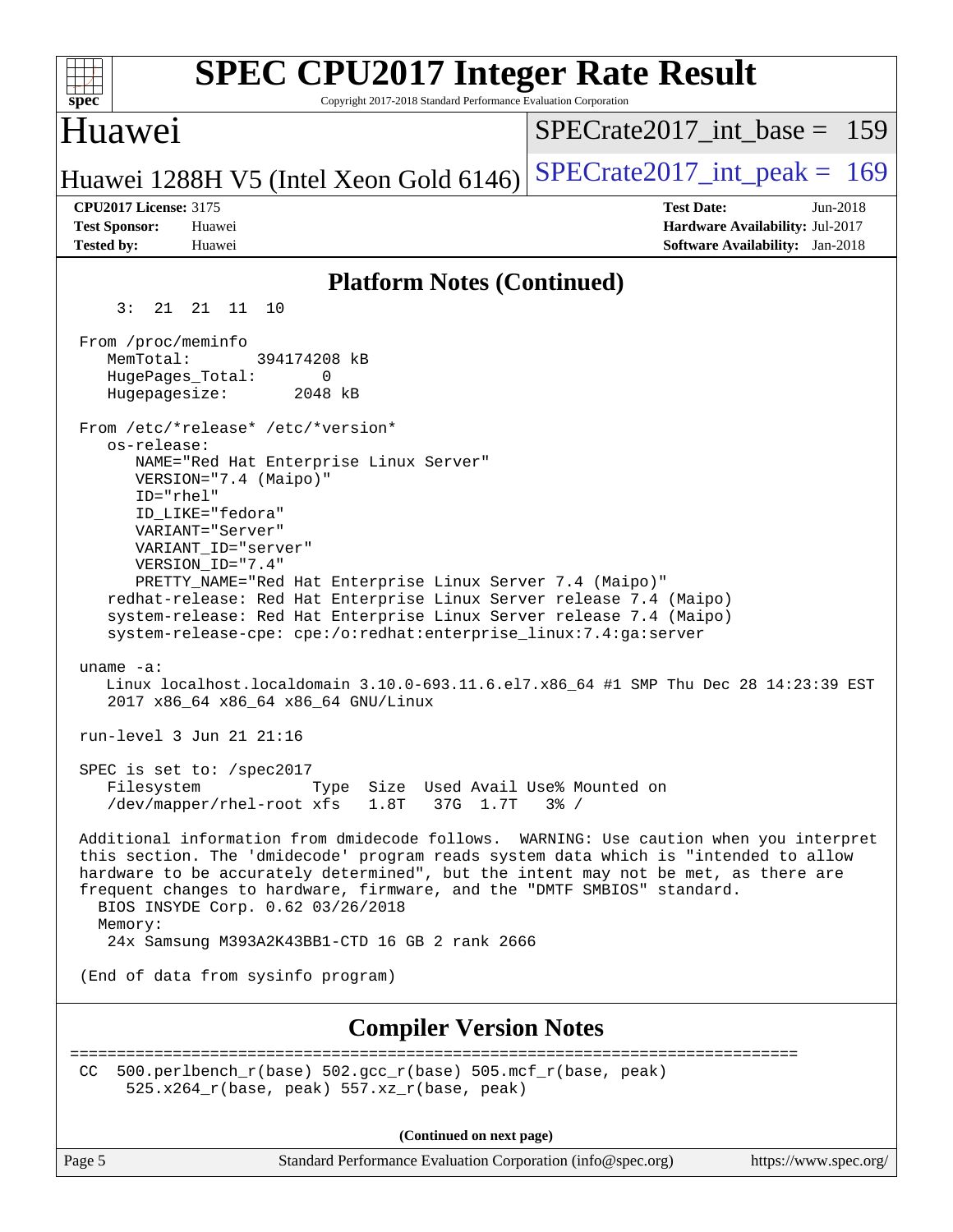| c<br>ť<br>L<br>z |  |  |  |  |  |  |  |
|------------------|--|--|--|--|--|--|--|

Copyright 2017-2018 Standard Performance Evaluation Corporation

# Huawei

[SPECrate2017\\_int\\_base =](http://www.spec.org/auto/cpu2017/Docs/result-fields.html#SPECrate2017intbase) 159

Huawei 1288H V5 (Intel Xeon Gold 6146) SPECrate 2017\_int\_peak = 169

**[CPU2017 License:](http://www.spec.org/auto/cpu2017/Docs/result-fields.html#CPU2017License)** 3175 **[Test Date:](http://www.spec.org/auto/cpu2017/Docs/result-fields.html#TestDate)** Jun-2018 **[Test Sponsor:](http://www.spec.org/auto/cpu2017/Docs/result-fields.html#TestSponsor)** Huawei **[Hardware Availability:](http://www.spec.org/auto/cpu2017/Docs/result-fields.html#HardwareAvailability)** Jul-2017 **[Tested by:](http://www.spec.org/auto/cpu2017/Docs/result-fields.html#Testedby)** Huawei **[Software Availability:](http://www.spec.org/auto/cpu2017/Docs/result-fields.html#SoftwareAvailability)** Jan-2018

### **[Compiler Version Notes \(Continued\)](http://www.spec.org/auto/cpu2017/Docs/result-fields.html#CompilerVersionNotes)**

| icc (ICC) 18.0.0 20170811                                                                       |
|-------------------------------------------------------------------------------------------------|
| Copyright (C) 1985-2017 Intel Corporation. All rights reserved.                                 |
|                                                                                                 |
|                                                                                                 |
| 500.perlbench $r(\text{peak})$ 502.gcc $r(\text{peak})$<br>CC                                   |
| icc (ICC) 18.0.0 20170811                                                                       |
| Copyright (C) 1985-2017 Intel Corporation. All rights reserved.                                 |
|                                                                                                 |
|                                                                                                 |
| CXXC $520.\text{omnetpp_r(base)}$ $523.\text{xalancbmk_r(base)}$ $531.\text{deepsjeng_r(base)}$ |
| $541.$ leela $r(base)$                                                                          |
| icpc (ICC) 18.0.0 20170811                                                                      |
| Copyright (C) 1985-2017 Intel Corporation. All rights reserved.                                 |
|                                                                                                 |
|                                                                                                 |
| CXXC 520.omnetpp_r(peak) 523.xalancbmk_r(peak) 531.deepsjeng_r(peak)                            |
| $541.$ leela $r$ (peak)                                                                         |
| icpc (ICC) 18.0.0 20170811                                                                      |
| Copyright (C) 1985-2017 Intel Corporation. All rights reserved.                                 |
|                                                                                                 |
|                                                                                                 |
| 548.exchange2 r(base, peak)<br>FC.                                                              |
| ifort (IFORT) 18.0.0 20170811                                                                   |
| Copyright (C) 1985-2017 Intel Corporation. All rights reserved.                                 |
|                                                                                                 |

# **[Base Compiler Invocation](http://www.spec.org/auto/cpu2017/Docs/result-fields.html#BaseCompilerInvocation)**

[C benchmarks](http://www.spec.org/auto/cpu2017/Docs/result-fields.html#Cbenchmarks):

[icc](http://www.spec.org/cpu2017/results/res2018q3/cpu2017-20180626-07461.flags.html#user_CCbase_intel_icc_18.0_66fc1ee009f7361af1fbd72ca7dcefbb700085f36577c54f309893dd4ec40d12360134090235512931783d35fd58c0460139e722d5067c5574d8eaf2b3e37e92)

[C++ benchmarks:](http://www.spec.org/auto/cpu2017/Docs/result-fields.html#CXXbenchmarks) [icpc](http://www.spec.org/cpu2017/results/res2018q3/cpu2017-20180626-07461.flags.html#user_CXXbase_intel_icpc_18.0_c510b6838c7f56d33e37e94d029a35b4a7bccf4766a728ee175e80a419847e808290a9b78be685c44ab727ea267ec2f070ec5dc83b407c0218cded6866a35d07)

[Fortran benchmarks](http://www.spec.org/auto/cpu2017/Docs/result-fields.html#Fortranbenchmarks): [ifort](http://www.spec.org/cpu2017/results/res2018q3/cpu2017-20180626-07461.flags.html#user_FCbase_intel_ifort_18.0_8111460550e3ca792625aed983ce982f94888b8b503583aa7ba2b8303487b4d8a21a13e7191a45c5fd58ff318f48f9492884d4413fa793fd88dd292cad7027ca)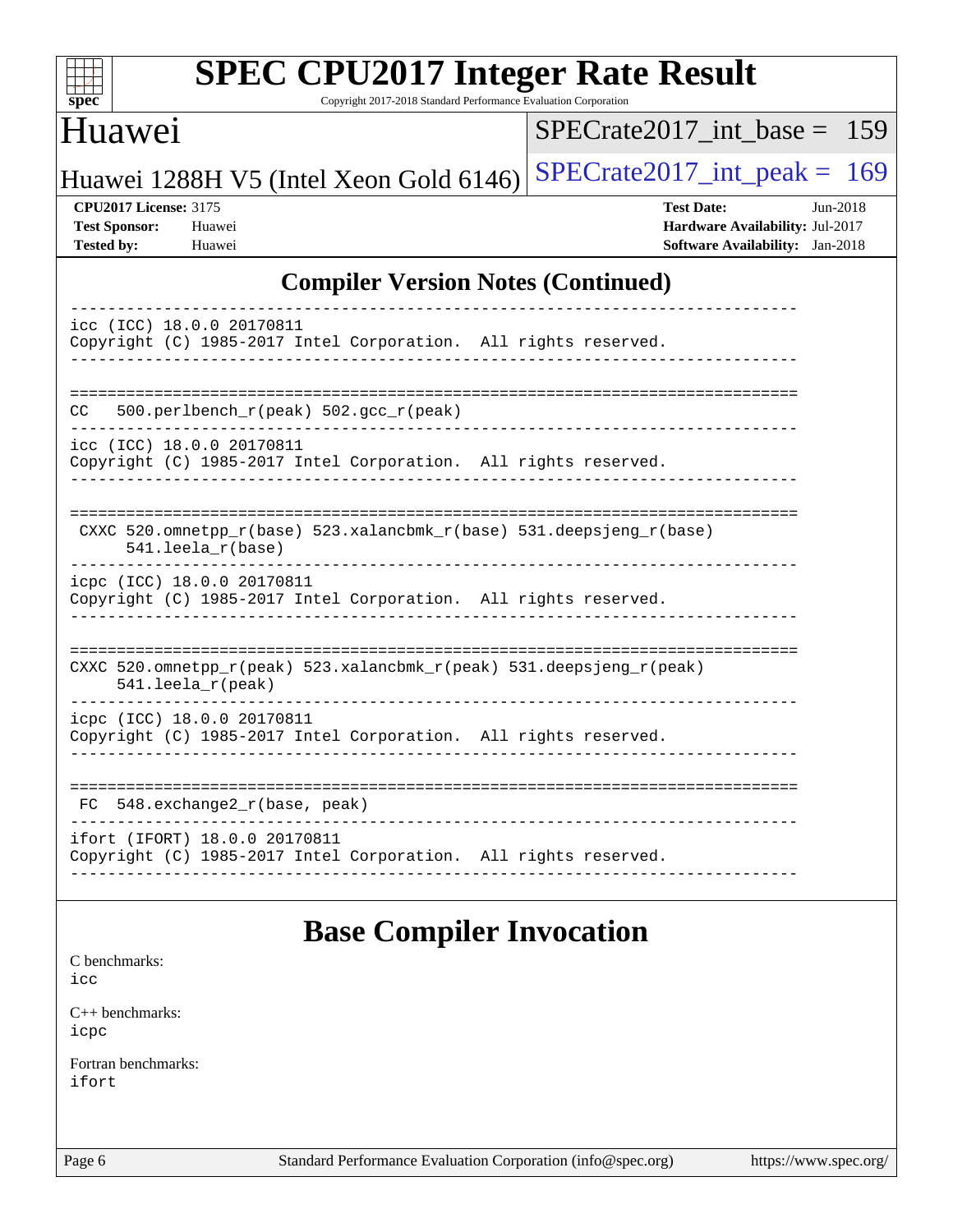

Copyright 2017-2018 Standard Performance Evaluation Corporation

# Huawei

[SPECrate2017\\_int\\_base =](http://www.spec.org/auto/cpu2017/Docs/result-fields.html#SPECrate2017intbase) 159

Huawei 1288H V5 (Intel Xeon Gold  $6146$ ) [SPECrate2017\\_int\\_peak =](http://www.spec.org/auto/cpu2017/Docs/result-fields.html#SPECrate2017intpeak) 169

#### **[CPU2017 License:](http://www.spec.org/auto/cpu2017/Docs/result-fields.html#CPU2017License)** 3175 **[Test Date:](http://www.spec.org/auto/cpu2017/Docs/result-fields.html#TestDate)** Jun-2018

**[Test Sponsor:](http://www.spec.org/auto/cpu2017/Docs/result-fields.html#TestSponsor)** Huawei **[Hardware Availability:](http://www.spec.org/auto/cpu2017/Docs/result-fields.html#HardwareAvailability)** Jul-2017 **[Tested by:](http://www.spec.org/auto/cpu2017/Docs/result-fields.html#Testedby)** Huawei **[Software Availability:](http://www.spec.org/auto/cpu2017/Docs/result-fields.html#SoftwareAvailability)** Jan-2018

# **[Base Portability Flags](http://www.spec.org/auto/cpu2017/Docs/result-fields.html#BasePortabilityFlags)**

 500.perlbench\_r: [-DSPEC\\_LP64](http://www.spec.org/cpu2017/results/res2018q3/cpu2017-20180626-07461.flags.html#b500.perlbench_r_basePORTABILITY_DSPEC_LP64) [-DSPEC\\_LINUX\\_X64](http://www.spec.org/cpu2017/results/res2018q3/cpu2017-20180626-07461.flags.html#b500.perlbench_r_baseCPORTABILITY_DSPEC_LINUX_X64) 502.gcc\_r: [-DSPEC\\_LP64](http://www.spec.org/cpu2017/results/res2018q3/cpu2017-20180626-07461.flags.html#suite_basePORTABILITY502_gcc_r_DSPEC_LP64) 505.mcf\_r: [-DSPEC\\_LP64](http://www.spec.org/cpu2017/results/res2018q3/cpu2017-20180626-07461.flags.html#suite_basePORTABILITY505_mcf_r_DSPEC_LP64) 520.omnetpp\_r: [-DSPEC\\_LP64](http://www.spec.org/cpu2017/results/res2018q3/cpu2017-20180626-07461.flags.html#suite_basePORTABILITY520_omnetpp_r_DSPEC_LP64) 523.xalancbmk\_r: [-DSPEC\\_LP64](http://www.spec.org/cpu2017/results/res2018q3/cpu2017-20180626-07461.flags.html#suite_basePORTABILITY523_xalancbmk_r_DSPEC_LP64) [-DSPEC\\_LINUX](http://www.spec.org/cpu2017/results/res2018q3/cpu2017-20180626-07461.flags.html#b523.xalancbmk_r_baseCXXPORTABILITY_DSPEC_LINUX) 525.x264\_r: [-DSPEC\\_LP64](http://www.spec.org/cpu2017/results/res2018q3/cpu2017-20180626-07461.flags.html#suite_basePORTABILITY525_x264_r_DSPEC_LP64) 531.deepsjeng\_r: [-DSPEC\\_LP64](http://www.spec.org/cpu2017/results/res2018q3/cpu2017-20180626-07461.flags.html#suite_basePORTABILITY531_deepsjeng_r_DSPEC_LP64) 541.leela\_r: [-DSPEC\\_LP64](http://www.spec.org/cpu2017/results/res2018q3/cpu2017-20180626-07461.flags.html#suite_basePORTABILITY541_leela_r_DSPEC_LP64) 548.exchange2\_r: [-DSPEC\\_LP64](http://www.spec.org/cpu2017/results/res2018q3/cpu2017-20180626-07461.flags.html#suite_basePORTABILITY548_exchange2_r_DSPEC_LP64) 557.xz\_r: [-DSPEC\\_LP64](http://www.spec.org/cpu2017/results/res2018q3/cpu2017-20180626-07461.flags.html#suite_basePORTABILITY557_xz_r_DSPEC_LP64)

# **[Base Optimization Flags](http://www.spec.org/auto/cpu2017/Docs/result-fields.html#BaseOptimizationFlags)**

#### [C benchmarks](http://www.spec.org/auto/cpu2017/Docs/result-fields.html#Cbenchmarks):

[-Wl,-z,muldefs](http://www.spec.org/cpu2017/results/res2018q3/cpu2017-20180626-07461.flags.html#user_CCbase_link_force_multiple1_b4cbdb97b34bdee9ceefcfe54f4c8ea74255f0b02a4b23e853cdb0e18eb4525ac79b5a88067c842dd0ee6996c24547a27a4b99331201badda8798ef8a743f577) [-xCORE-AVX512](http://www.spec.org/cpu2017/results/res2018q3/cpu2017-20180626-07461.flags.html#user_CCbase_f-xCORE-AVX512) [-ipo](http://www.spec.org/cpu2017/results/res2018q3/cpu2017-20180626-07461.flags.html#user_CCbase_f-ipo) [-O3](http://www.spec.org/cpu2017/results/res2018q3/cpu2017-20180626-07461.flags.html#user_CCbase_f-O3) [-no-prec-div](http://www.spec.org/cpu2017/results/res2018q3/cpu2017-20180626-07461.flags.html#user_CCbase_f-no-prec-div) [-qopt-mem-layout-trans=3](http://www.spec.org/cpu2017/results/res2018q3/cpu2017-20180626-07461.flags.html#user_CCbase_f-qopt-mem-layout-trans_de80db37974c74b1f0e20d883f0b675c88c3b01e9d123adea9b28688d64333345fb62bc4a798493513fdb68f60282f9a726aa07f478b2f7113531aecce732043) [-L/usr/local/je5.0.1-64/lib](http://www.spec.org/cpu2017/results/res2018q3/cpu2017-20180626-07461.flags.html#user_CCbase_jemalloc_link_path64_4b10a636b7bce113509b17f3bd0d6226c5fb2346b9178c2d0232c14f04ab830f976640479e5c33dc2bcbbdad86ecfb6634cbbd4418746f06f368b512fced5394) [-ljemalloc](http://www.spec.org/cpu2017/results/res2018q3/cpu2017-20180626-07461.flags.html#user_CCbase_jemalloc_link_lib_d1249b907c500fa1c0672f44f562e3d0f79738ae9e3c4a9c376d49f265a04b9c99b167ecedbf6711b3085be911c67ff61f150a17b3472be731631ba4d0471706)

[C++ benchmarks:](http://www.spec.org/auto/cpu2017/Docs/result-fields.html#CXXbenchmarks)

[-Wl,-z,muldefs](http://www.spec.org/cpu2017/results/res2018q3/cpu2017-20180626-07461.flags.html#user_CXXbase_link_force_multiple1_b4cbdb97b34bdee9ceefcfe54f4c8ea74255f0b02a4b23e853cdb0e18eb4525ac79b5a88067c842dd0ee6996c24547a27a4b99331201badda8798ef8a743f577) [-xCORE-AVX512](http://www.spec.org/cpu2017/results/res2018q3/cpu2017-20180626-07461.flags.html#user_CXXbase_f-xCORE-AVX512) [-ipo](http://www.spec.org/cpu2017/results/res2018q3/cpu2017-20180626-07461.flags.html#user_CXXbase_f-ipo) [-O3](http://www.spec.org/cpu2017/results/res2018q3/cpu2017-20180626-07461.flags.html#user_CXXbase_f-O3) [-no-prec-div](http://www.spec.org/cpu2017/results/res2018q3/cpu2017-20180626-07461.flags.html#user_CXXbase_f-no-prec-div) [-qopt-mem-layout-trans=3](http://www.spec.org/cpu2017/results/res2018q3/cpu2017-20180626-07461.flags.html#user_CXXbase_f-qopt-mem-layout-trans_de80db37974c74b1f0e20d883f0b675c88c3b01e9d123adea9b28688d64333345fb62bc4a798493513fdb68f60282f9a726aa07f478b2f7113531aecce732043) [-L/usr/local/je5.0.1-64/lib](http://www.spec.org/cpu2017/results/res2018q3/cpu2017-20180626-07461.flags.html#user_CXXbase_jemalloc_link_path64_4b10a636b7bce113509b17f3bd0d6226c5fb2346b9178c2d0232c14f04ab830f976640479e5c33dc2bcbbdad86ecfb6634cbbd4418746f06f368b512fced5394) [-ljemalloc](http://www.spec.org/cpu2017/results/res2018q3/cpu2017-20180626-07461.flags.html#user_CXXbase_jemalloc_link_lib_d1249b907c500fa1c0672f44f562e3d0f79738ae9e3c4a9c376d49f265a04b9c99b167ecedbf6711b3085be911c67ff61f150a17b3472be731631ba4d0471706)

#### [Fortran benchmarks](http://www.spec.org/auto/cpu2017/Docs/result-fields.html#Fortranbenchmarks):

[-Wl,-z,muldefs](http://www.spec.org/cpu2017/results/res2018q3/cpu2017-20180626-07461.flags.html#user_FCbase_link_force_multiple1_b4cbdb97b34bdee9ceefcfe54f4c8ea74255f0b02a4b23e853cdb0e18eb4525ac79b5a88067c842dd0ee6996c24547a27a4b99331201badda8798ef8a743f577) [-xCORE-AVX512](http://www.spec.org/cpu2017/results/res2018q3/cpu2017-20180626-07461.flags.html#user_FCbase_f-xCORE-AVX512) [-ipo](http://www.spec.org/cpu2017/results/res2018q3/cpu2017-20180626-07461.flags.html#user_FCbase_f-ipo) [-O3](http://www.spec.org/cpu2017/results/res2018q3/cpu2017-20180626-07461.flags.html#user_FCbase_f-O3) [-no-prec-div](http://www.spec.org/cpu2017/results/res2018q3/cpu2017-20180626-07461.flags.html#user_FCbase_f-no-prec-div) [-qopt-mem-layout-trans=3](http://www.spec.org/cpu2017/results/res2018q3/cpu2017-20180626-07461.flags.html#user_FCbase_f-qopt-mem-layout-trans_de80db37974c74b1f0e20d883f0b675c88c3b01e9d123adea9b28688d64333345fb62bc4a798493513fdb68f60282f9a726aa07f478b2f7113531aecce732043) [-nostandard-realloc-lhs](http://www.spec.org/cpu2017/results/res2018q3/cpu2017-20180626-07461.flags.html#user_FCbase_f_2003_std_realloc_82b4557e90729c0f113870c07e44d33d6f5a304b4f63d4c15d2d0f1fab99f5daaed73bdb9275d9ae411527f28b936061aa8b9c8f2d63842963b95c9dd6426b8a) [-align array32byte](http://www.spec.org/cpu2017/results/res2018q3/cpu2017-20180626-07461.flags.html#user_FCbase_align_array32byte_b982fe038af199962ba9a80c053b8342c548c85b40b8e86eb3cc33dee0d7986a4af373ac2d51c3f7cf710a18d62fdce2948f201cd044323541f22fc0fffc51b6) [-L/usr/local/je5.0.1-64/lib](http://www.spec.org/cpu2017/results/res2018q3/cpu2017-20180626-07461.flags.html#user_FCbase_jemalloc_link_path64_4b10a636b7bce113509b17f3bd0d6226c5fb2346b9178c2d0232c14f04ab830f976640479e5c33dc2bcbbdad86ecfb6634cbbd4418746f06f368b512fced5394) [-ljemalloc](http://www.spec.org/cpu2017/results/res2018q3/cpu2017-20180626-07461.flags.html#user_FCbase_jemalloc_link_lib_d1249b907c500fa1c0672f44f562e3d0f79738ae9e3c4a9c376d49f265a04b9c99b167ecedbf6711b3085be911c67ff61f150a17b3472be731631ba4d0471706)

# **[Base Other Flags](http://www.spec.org/auto/cpu2017/Docs/result-fields.html#BaseOtherFlags)**

[C benchmarks](http://www.spec.org/auto/cpu2017/Docs/result-fields.html#Cbenchmarks):  $-m64 - std= c11$  $-m64 - std= c11$ 

[C++ benchmarks:](http://www.spec.org/auto/cpu2017/Docs/result-fields.html#CXXbenchmarks)  $-m64$ 

[Fortran benchmarks](http://www.spec.org/auto/cpu2017/Docs/result-fields.html#Fortranbenchmarks): [-m64](http://www.spec.org/cpu2017/results/res2018q3/cpu2017-20180626-07461.flags.html#user_FCbase_intel_intel64_18.0_af43caccfc8ded86e7699f2159af6efc7655f51387b94da716254467f3c01020a5059329e2569e4053f409e7c9202a7efc638f7a6d1ffb3f52dea4a3e31d82ab)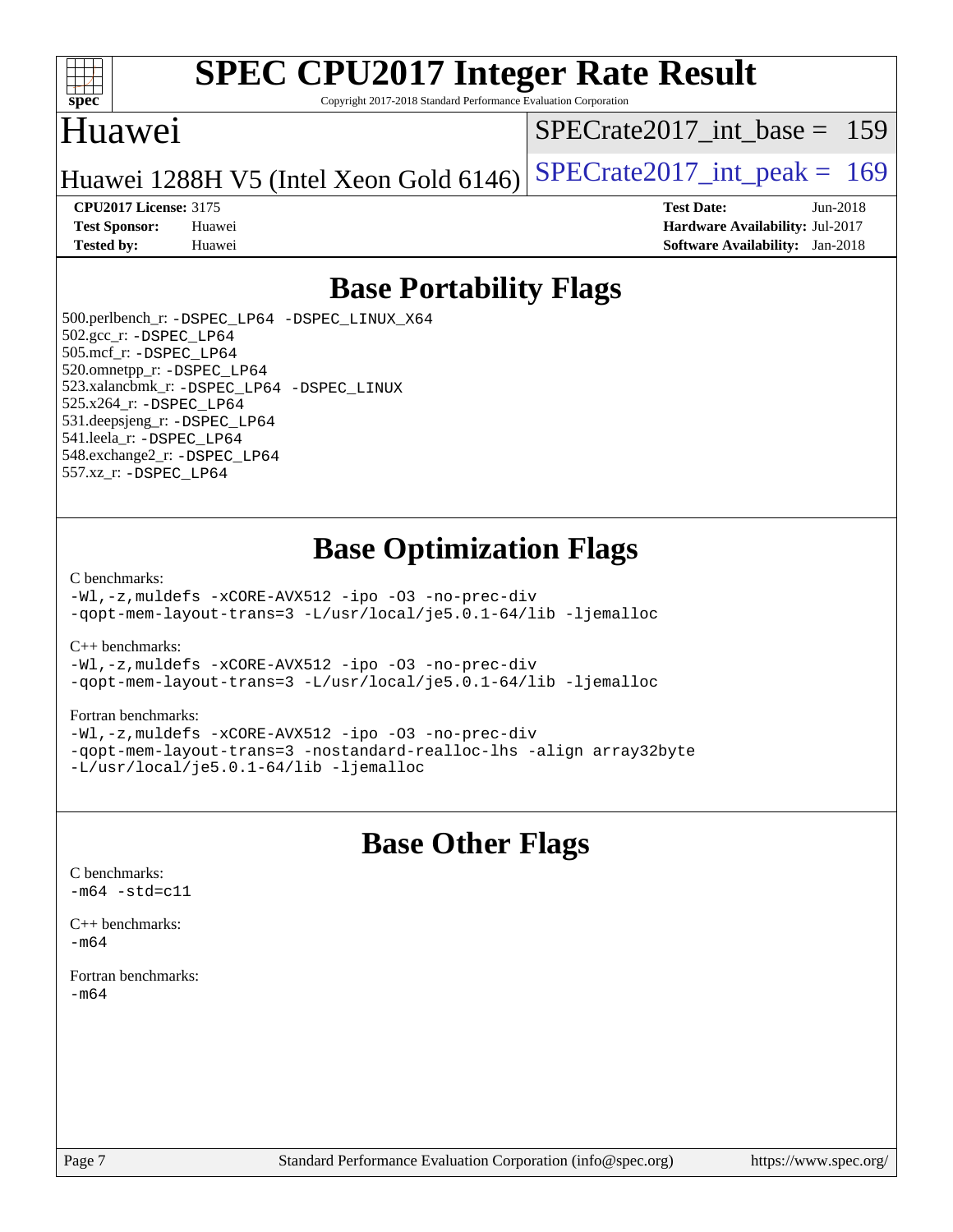

Copyright 2017-2018 Standard Performance Evaluation Corporation

# Huawei

[SPECrate2017\\_int\\_base =](http://www.spec.org/auto/cpu2017/Docs/result-fields.html#SPECrate2017intbase) 159

## Huawei 1288H V5 (Intel Xeon Gold  $6146$ ) [SPECrate2017\\_int\\_peak =](http://www.spec.org/auto/cpu2017/Docs/result-fields.html#SPECrate2017intpeak) 169

**[Tested by:](http://www.spec.org/auto/cpu2017/Docs/result-fields.html#Testedby)** Huawei **[Software Availability:](http://www.spec.org/auto/cpu2017/Docs/result-fields.html#SoftwareAvailability)** Jan-2018

**[CPU2017 License:](http://www.spec.org/auto/cpu2017/Docs/result-fields.html#CPU2017License)** 3175 **[Test Date:](http://www.spec.org/auto/cpu2017/Docs/result-fields.html#TestDate)** Jun-2018 **[Test Sponsor:](http://www.spec.org/auto/cpu2017/Docs/result-fields.html#TestSponsor)** Huawei **[Hardware Availability:](http://www.spec.org/auto/cpu2017/Docs/result-fields.html#HardwareAvailability)** Jul-2017

# **[Peak Compiler Invocation](http://www.spec.org/auto/cpu2017/Docs/result-fields.html#PeakCompilerInvocation)**

[C benchmarks:](http://www.spec.org/auto/cpu2017/Docs/result-fields.html#Cbenchmarks)

[icc](http://www.spec.org/cpu2017/results/res2018q3/cpu2017-20180626-07461.flags.html#user_CCpeak_intel_icc_18.0_66fc1ee009f7361af1fbd72ca7dcefbb700085f36577c54f309893dd4ec40d12360134090235512931783d35fd58c0460139e722d5067c5574d8eaf2b3e37e92)

[C++ benchmarks:](http://www.spec.org/auto/cpu2017/Docs/result-fields.html#CXXbenchmarks) [icpc](http://www.spec.org/cpu2017/results/res2018q3/cpu2017-20180626-07461.flags.html#user_CXXpeak_intel_icpc_18.0_c510b6838c7f56d33e37e94d029a35b4a7bccf4766a728ee175e80a419847e808290a9b78be685c44ab727ea267ec2f070ec5dc83b407c0218cded6866a35d07)

[Fortran benchmarks](http://www.spec.org/auto/cpu2017/Docs/result-fields.html#Fortranbenchmarks): [ifort](http://www.spec.org/cpu2017/results/res2018q3/cpu2017-20180626-07461.flags.html#user_FCpeak_intel_ifort_18.0_8111460550e3ca792625aed983ce982f94888b8b503583aa7ba2b8303487b4d8a21a13e7191a45c5fd58ff318f48f9492884d4413fa793fd88dd292cad7027ca)

## **[Peak Portability Flags](http://www.spec.org/auto/cpu2017/Docs/result-fields.html#PeakPortabilityFlags)**

 500.perlbench\_r: [-DSPEC\\_LP64](http://www.spec.org/cpu2017/results/res2018q3/cpu2017-20180626-07461.flags.html#b500.perlbench_r_peakPORTABILITY_DSPEC_LP64) [-DSPEC\\_LINUX\\_X64](http://www.spec.org/cpu2017/results/res2018q3/cpu2017-20180626-07461.flags.html#b500.perlbench_r_peakCPORTABILITY_DSPEC_LINUX_X64) 502.gcc\_r: [-D\\_FILE\\_OFFSET\\_BITS=64](http://www.spec.org/cpu2017/results/res2018q3/cpu2017-20180626-07461.flags.html#user_peakPORTABILITY502_gcc_r_file_offset_bits_64_5ae949a99b284ddf4e95728d47cb0843d81b2eb0e18bdfe74bbf0f61d0b064f4bda2f10ea5eb90e1dcab0e84dbc592acfc5018bc955c18609f94ddb8d550002c) 505.mcf\_r: [-DSPEC\\_LP64](http://www.spec.org/cpu2017/results/res2018q3/cpu2017-20180626-07461.flags.html#suite_peakPORTABILITY505_mcf_r_DSPEC_LP64) 520.omnetpp\_r: [-DSPEC\\_LP64](http://www.spec.org/cpu2017/results/res2018q3/cpu2017-20180626-07461.flags.html#suite_peakPORTABILITY520_omnetpp_r_DSPEC_LP64) 523.xalancbmk\_r: [-D\\_FILE\\_OFFSET\\_BITS=64](http://www.spec.org/cpu2017/results/res2018q3/cpu2017-20180626-07461.flags.html#user_peakPORTABILITY523_xalancbmk_r_file_offset_bits_64_5ae949a99b284ddf4e95728d47cb0843d81b2eb0e18bdfe74bbf0f61d0b064f4bda2f10ea5eb90e1dcab0e84dbc592acfc5018bc955c18609f94ddb8d550002c) [-DSPEC\\_LINUX](http://www.spec.org/cpu2017/results/res2018q3/cpu2017-20180626-07461.flags.html#b523.xalancbmk_r_peakCXXPORTABILITY_DSPEC_LINUX) 525.x264\_r: [-DSPEC\\_LP64](http://www.spec.org/cpu2017/results/res2018q3/cpu2017-20180626-07461.flags.html#suite_peakPORTABILITY525_x264_r_DSPEC_LP64) 531.deepsjeng\_r: [-DSPEC\\_LP64](http://www.spec.org/cpu2017/results/res2018q3/cpu2017-20180626-07461.flags.html#suite_peakPORTABILITY531_deepsjeng_r_DSPEC_LP64) 541.leela\_r: [-DSPEC\\_LP64](http://www.spec.org/cpu2017/results/res2018q3/cpu2017-20180626-07461.flags.html#suite_peakPORTABILITY541_leela_r_DSPEC_LP64) 548.exchange2\_r: [-DSPEC\\_LP64](http://www.spec.org/cpu2017/results/res2018q3/cpu2017-20180626-07461.flags.html#suite_peakPORTABILITY548_exchange2_r_DSPEC_LP64) 557.xz\_r: [-DSPEC\\_LP64](http://www.spec.org/cpu2017/results/res2018q3/cpu2017-20180626-07461.flags.html#suite_peakPORTABILITY557_xz_r_DSPEC_LP64)

# **[Peak Optimization Flags](http://www.spec.org/auto/cpu2017/Docs/result-fields.html#PeakOptimizationFlags)**

[C benchmarks](http://www.spec.org/auto/cpu2017/Docs/result-fields.html#Cbenchmarks):

```
 500.perlbench_r: -Wl,-z,muldefs -prof-gen(pass 1) -prof-use(pass 2) -ipo
-xCORE-AVX512 -O3 -no-prec-div -qopt-mem-layout-trans=3
-fno-strict-overflow -L/usr/local/je5.0.1-64/lib
-ljemalloc
 502.gcc_r: -L/opt/intel/compilers_and_libraries_2018/linux/lib/ia32
-Wl,-z,muldefs -prof-gen(pass 1) -prof-use(pass 2) -ipo
-xCORE-AVX512 -O3 -no-prec-div -qopt-mem-layout-trans=3
-L/usr/local/je5.0.1-32/lib -ljemalloc
 505.mcf_r: basepeak = yes
 525.x264_r: -Wl,-z,muldefs -xCORE-AVX512 -ipo -O3 -no-prec-div
-qopt-mem-layout-trans=3 -fno-alias
-L/usr/local/je5.0.1-64/lib -ljemalloc
```
**(Continued on next page)**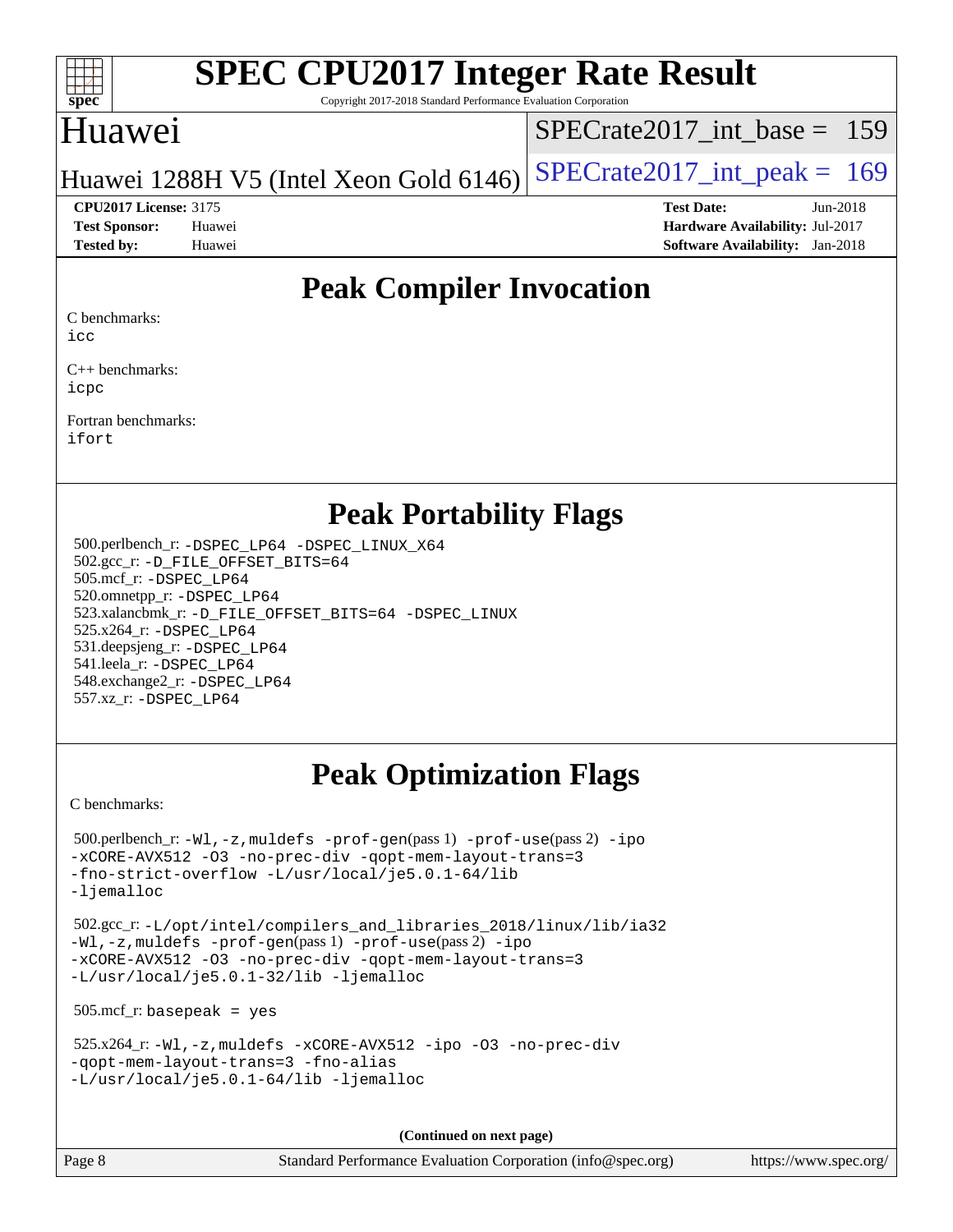

```
-Wl,-z,muldefs -prof-gen(pass 1) -prof-use(pass 2) -ipo
-xCORE-AVX512 -O3 -no-prec-div -qopt-mem-layout-trans=3
-L/usr/local/je5.0.1-32/lib -ljemalloc
```

```
 531.deepsjeng_r: basepeak = yes
```

```
 541.leela_r: -Wl,-z,muldefs -prof-gen(pass 1) -prof-use(pass 2) -ipo
-xCORE-AVX512 -O3 -no-prec-div -qopt-mem-layout-trans=3
-L/usr/local/je5.0.1-64/lib -ljemalloc
```

```
Fortran benchmarks: 
-Wl,-z,muldefs -xCORE-AVX512 -ipo -O3 -no-prec-div
-qopt-mem-layout-trans=3 -nostandard-realloc-lhs -align array32byte
-L/usr/local/je5.0.1-64/lib -ljemalloc
```
# **[Peak Other Flags](http://www.spec.org/auto/cpu2017/Docs/result-fields.html#PeakOtherFlags)**

[C benchmarks \(except as noted below\)](http://www.spec.org/auto/cpu2017/Docs/result-fields.html#Cbenchmarksexceptasnotedbelow):  $-m64 - std = c11$  $-m64 - std = c11$ 

```
 502.gcc_r: -m32 -std=c11
```

```
C++ benchmarks (except as noted below): 
-m64
```

```
523.xalancbmk-m32
```

```
Fortran benchmarks: 
-m64
```

```
The flags files that were used to format this result can be browsed at
http://www.spec.org/cpu2017/flags/Intel-ic18.0-official-linux64.html
http://www.spec.org/cpu2017/flags/Huawei-Platform-Settings-SKL-V1.9-revC.html
```